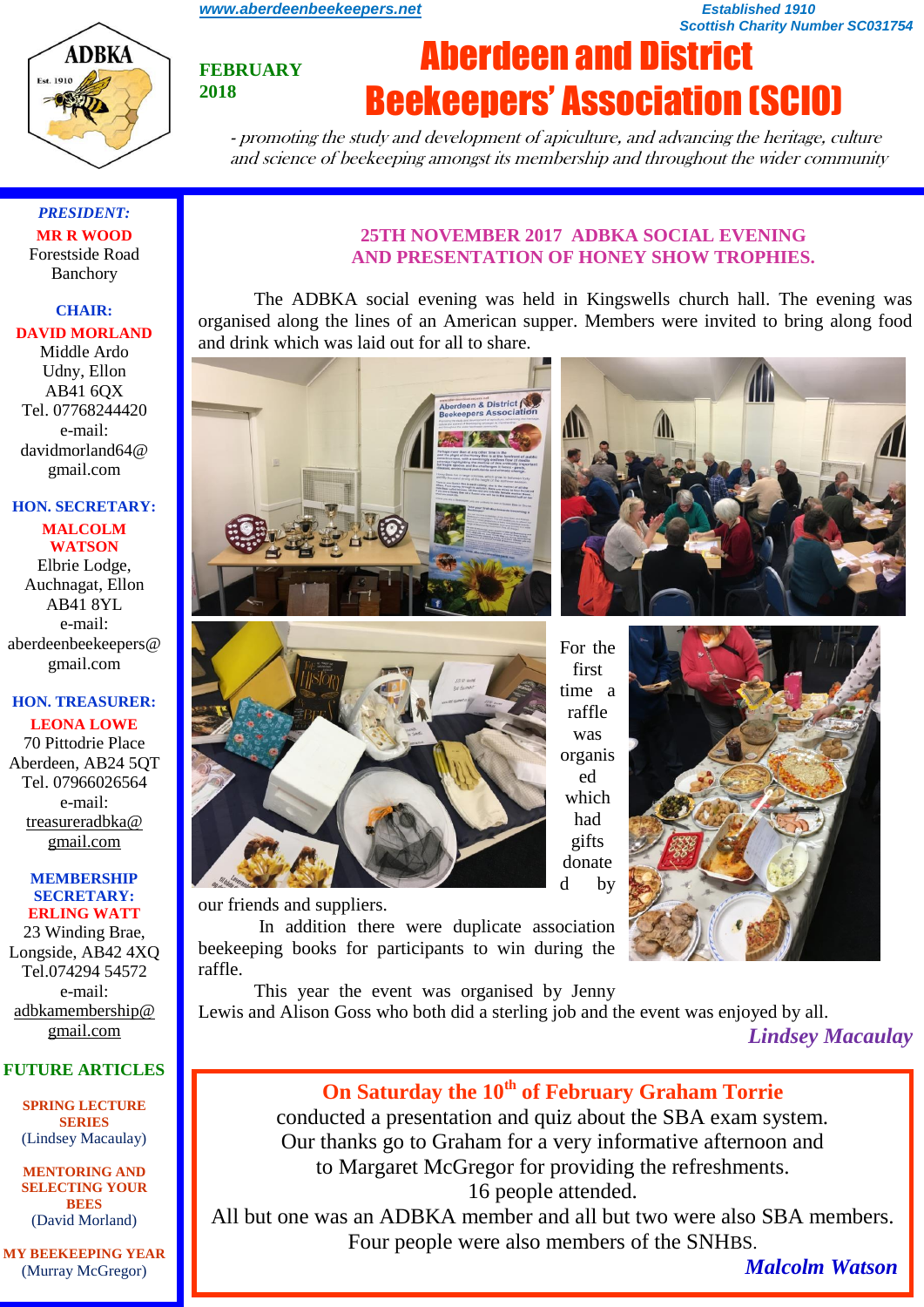#### **AN APPRECIATION OF COMMITTEE MEMBER, BARBARA CRUDEN.**

After a long stint of membership, Barbara has decided to step down from ADBKA's committee.

Not only has Barbara served actively on our committee, but over a period approaching three decades has contributed significantly to ADBKA's work in numerous ways.

First and foremost she has been our long-standing honey show convenor, and not only organised the show year after year with her trademark professional efficiency, but also, on the day of the show, opened her home and provided lunchtime hospitality for the honey judge and the show stewards.

In a similar way, on numerous occasions, Barbara has provided accommodation and hospitality for visiting guest speakers. Beyond that Barbara has made her home available to provide facilities for ADBKA members to sit SBA exams, and in recent years has also hosted some ADBKA committee meetings.

For several years Barbara served as Treasurer for the SBA, and thereby made a significant contribution to beekeeping at a national level as well as here in the north east.

In short, with her business skills and her generous spirit Barbara provides a first class example of the sort of voluntary commitment without which ADBKA could not flourish.

**Barbara, a big thank you to you from ADBKA for all your good work.**

#### *John Cooper – Previously ADBKA Chair*

## CRATHES APIARY REPORT JANUARY 2018

In September, all the hives were treated for varroa with MAQs strips. On inspection 2 weeks later, 2 of the hives donated by Chris were found to be queenless and were united with 2 of our weaker hives bringing our total to 12 going into winter.

We did a demonstration of using sulphur to treat supers for wax moth and also the use of acetic acid to sterilize brood boxes.

With a rather mild weather in the early autumn, the bees continued to be out flying and the stores in the hives dwindled so we fed them all with candy and this has had to be topped up just before Christmas.

In early January Ian Mackley gave a talk about the use of acetic acid to treat varroa and this was followed by a demonstration of the sublimation method. This talk was well attended and Ian answered any questions posed by the audience.

We have acquired a new Caddon hive complete with a floor, brood box, 2 supers and roof. In addition we have taken advantage of the Thornes winter sale and stocked up on brood frames and 2 new full length bee suits plus various odds and ends.

Over the year we have relied on a band of loyal volunteers who have arrived and just got on with helping to take care of the apiary. We owe a special thanks to Geoff Holtom for organising a delivery of bark, all for free and also those who turned out to help distribute it round the site. Their presence was particularly helpful on that day because Jenny Lewis managed to lay claim a work top with underneath shelving and this was delivered with the kind assistance of David Morland and settled into its new home inside the cabin.

I would also like to thanks Alison Goss for washing all the suits as well as her continued help, to Jenny Lewis, our chief queen spotter and to Joan for her help over the year and especially for taking charge of all the extracting of the honey, one very messy job for certain. At the honey show our bees took first prize in the liquid medium/ dark section; first prize for granulated heather honey and second prize cut comb ling so thank you to both the bees and to Joan for doing the necessary.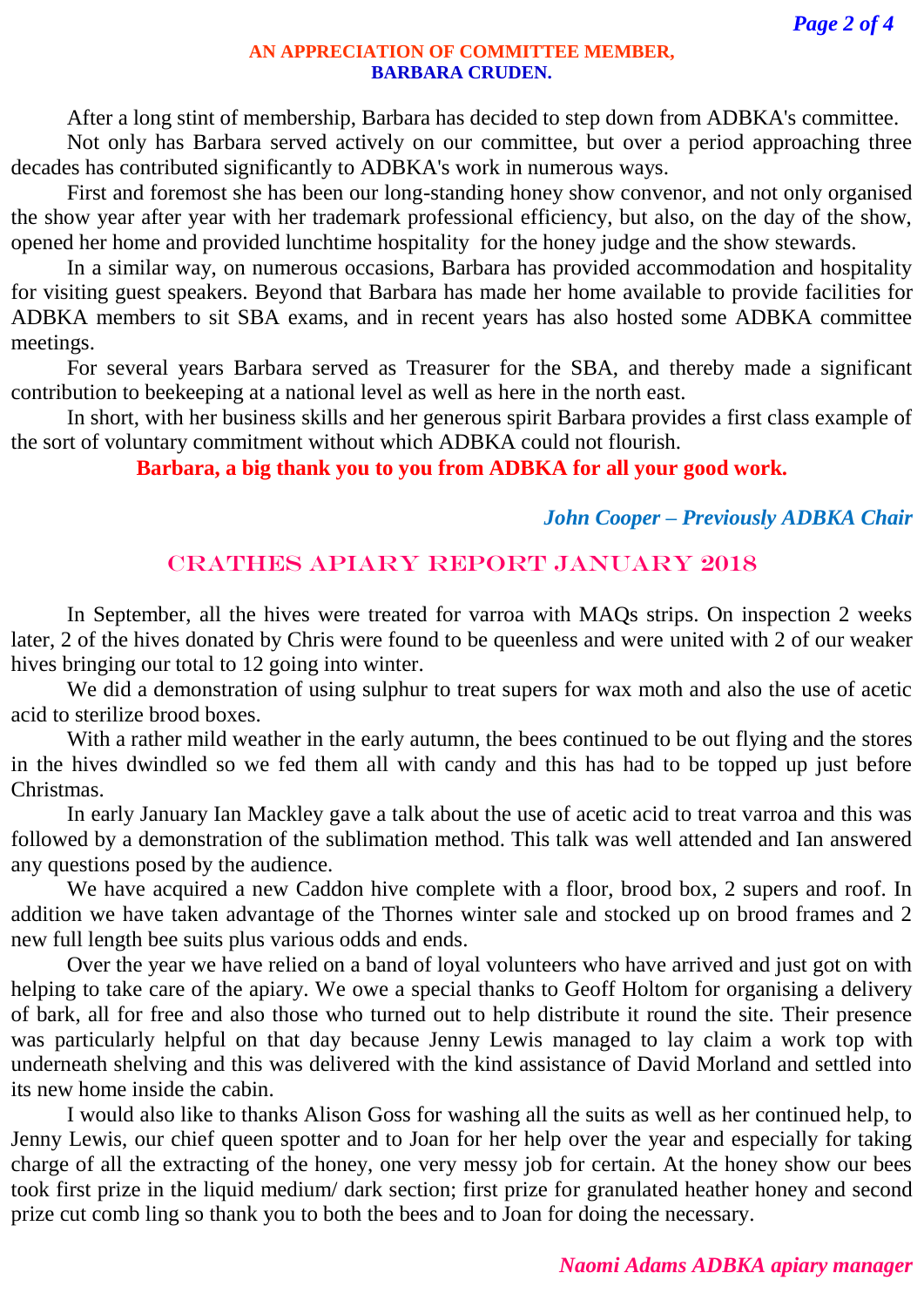## MY BEEKEEPING YEAR

## **By Murray McGregor, Professional Bee farmer.**

### A series of articles based on interviews with Murray Macgregor by Lindsey and Olya Macaulay. **May-June**

Over a period of years our hives have unique markings on the outside front face of the hives which makes the hive distinctive and may help the bees locate their own hive when they return to it.

During one the inspections we may see a young Queen that has not mated and has not started to lay eggs and therefore we put a letter V in front of the letters QC which now indicates that within the hive there is a virgin Queen.

On our next inspection we will go through the hive and check for the presence of eggs and hopefully sealed worker brood cells, if this is present we add the letter L to our previous mark and change the letter V to a Y. Our mark is now complete and readily read by all. In addition we use the rock that is placed on the hive roof to indicate the health of the colony.

May and June is the height of the swarming season and how you look after your bees during these two months affects your honey harvest and how successful your year will be.

We specifically target the heather harvest and we tailor the way we look after the bees so that our bees are at maximum strength going to the heather and in so doing we are prepared for a slightly poorer spring and summer honey harvest.

We use two main methods of swarm control dependant if we have empty hives that we want to fill or not. Almost all books and publications say that you should wait until you see a charged queen cell before you start any method of swarm control. We try a more proactive method of swarm control and will split a colony that is building up strong but may not yet have developed queen cells.

## *SWARM CONTROL WITH EMPTY HIVE TO FILL*

Prior to the development of Queen cells but with a colony that is building up well we will split the colony. Lift the hive to the side and in the position of the original hive we will place an empty brood box complete with floor. We will go through the original brood box and find the Queen and move her together with two of three frames of brood into the empty brood box that is in the original hive position. Put several drawn brood frames beside original Queen and frames and fill the brood box with fresh frames and foundation. Put the excluder and supers above the Queen and close up the hive.

The original brood box should be set up to the side with only one Queen cell, if Queen cells are present, or a new Queen from the Queen rearing unit. If we are choosing to leave a Queen cell we have determined that we want to allow this colony to develop having proven it has good characteristics. We never leave more than one sealed Queen cell.

Half of the brood frames in the new brood and the old brood box should be fresh frames with wax foundation.

## *SWARM CONTROL WITH NO EMPTY HIVE TO FILL*

Prior to the development of Queen cells but with a colony that is building up well we split the colony vertically. The existing hive had two brood boxes, we use the same frame size for supers and brood boxes. The colony boxes we shall label  $1 \& 2$  with box 1 on the bottom with a Queen excluder between  $1 \& 2$ . When we want to split this colony we introduce a third brood box, box 3 and reassemble the colony at 2,  $3 \& 1$ , Box 2 is in the bottom with an excluder above it and box 3 above it which is filled with fresh frames and foundation. Above box 3 be insert a flight board and put brood box 1 on the top. The original Queen we put on the bottom and we add a Queen in the top box which is box 1. This is a system we have been using for over forty years and can give us almost a twenty day inspection period. If the colony is headed by a productive Queen we may repeat this process up to three times during the course of the season.

**To be continued...**